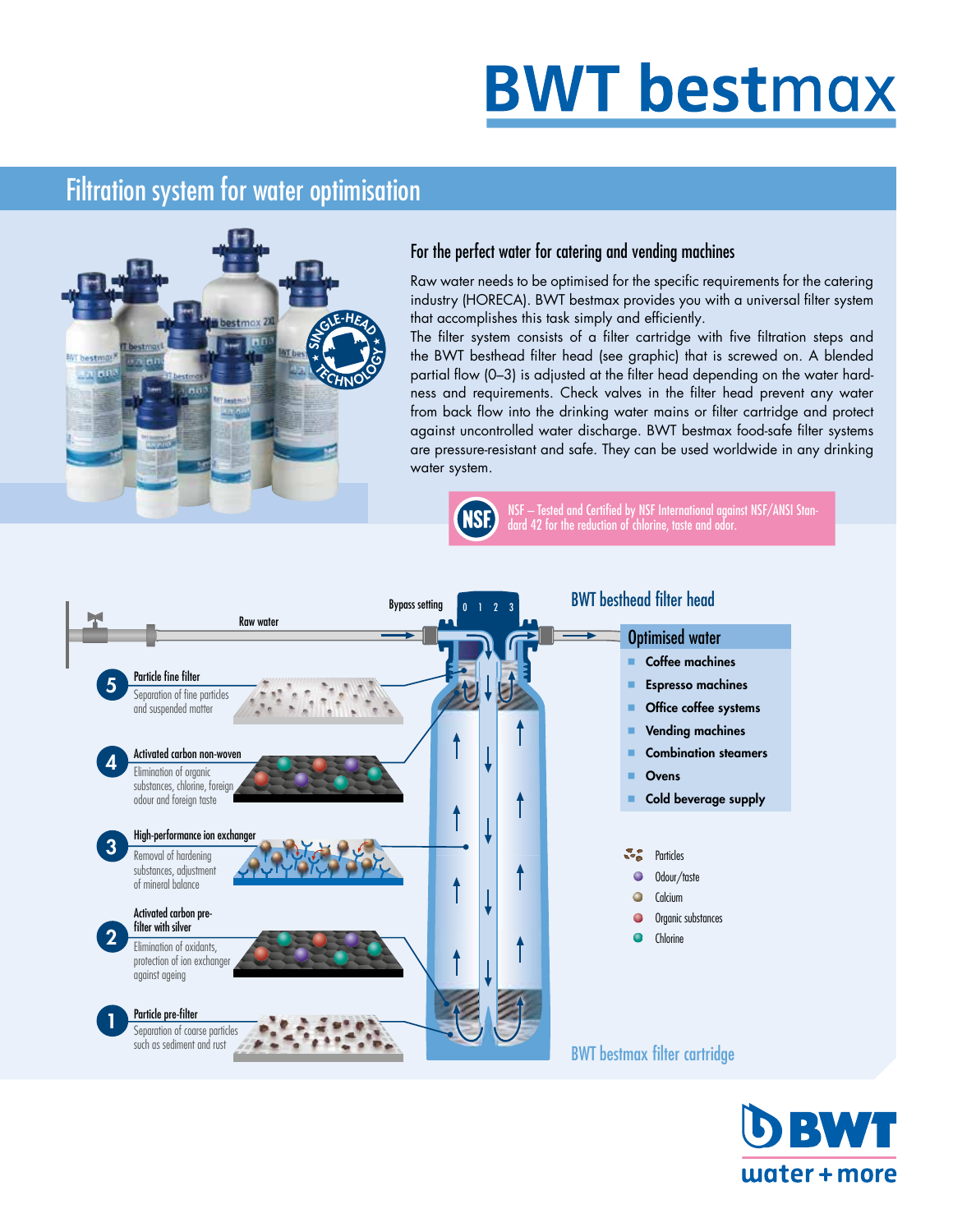### Dimensions and Weights

| <b>BWT</b> bestmax                                       |        | S                   | $\overline{\mathsf{v}}$ | M                    |                     | <b>XL</b>           | 2XL                  |
|----------------------------------------------------------|--------|---------------------|-------------------------|----------------------|---------------------|---------------------|----------------------|
|                                                          | mm     | $350 - 360$         | $410 - 420$             | $465 - 475$          | $490 - 500$         | $490 - 500$         | $570 - 580$          |
| <b>Total height without</b><br>wall mounting bracket (A) | (lnch) | $(13.78 - 14.18)$   | $(16.15 - 16.54)$       | $(18.31 - 18.71)$    | $(19.30 - 19.69)$   | $(19.30 - 19.69)$   | $(22.44 - 22.83)$    |
|                                                          | (lnch) | $(133/4 - 143/16)$  | $(1618 - 16976)$        | $(185/16 - 181)/16)$ | $(195/16 - 191)/16$ | $(195/16 - 191)/16$ | $(227/16 - 2213/16)$ |
|                                                          | mm     | 385                 | 445                     | 500                  | 530                 | 530                 | 600                  |
| <b>Total height with</b><br>wall monuting bracket (B)    | (Inch) | (15.16)             | (17.52)                 | (19.69)              | (20.87)             | (20.87)             | (23,62)              |
|                                                          | (lnch) | $(15 \frac{3}{16})$ | (17 V2)                 | (1911/16)            | (207/8)             | (207/8)             | (2358)               |
|                                                          | mm     | 310                 | 366                     | 425                  | 450                 | 450                 | 520                  |
| Height to centre of connection (C)                       | (lnch) | (12.21)             | (14.41)                 | (16.73)              | (17.72)             | (17.72)             | (20.47)              |
|                                                          | (lnch) | (123/16)            | (147/16)                | (163/4)              | (1711/16)           | (1711/16)           | (207/16)             |
|                                                          | mm     | 65                  | 65                      | 65                   | 65                  | 65                  | 65                   |
| Distance required for service (D)                        | (Inch) | (2.56)              | (2.56)                  | (2.56)               | (2.56)              | (2.56)              | (2.56)               |
|                                                          | (lnch) | (29/16)             | (29/16)                 | (29/16)              | (29/16)             | (29/16)             | (29/16)              |
|                                                          | mm     | 125                 | 125                     | 125                  | 125                 | 125                 | 125                  |
| Installation length (E)                                  | (lnch) | (4.93)              | (4.93)                  | (4.93)               | (4.93)              | (4.93)              | (4.93)               |
|                                                          | (lnch) | (415/16)            | (415/16)                | (415/16)             | (415/16)            | (415/16)            | (415/16)             |
|                                                          | mm     | 88                  | 110                     | 130                  | 145                 | 145                 | 185                  |
| Filter cartridge Ø (F)                                   | (Inch) | (3.47)              | (4.34)                  | (5.12)               | (5.71)              | (5.71)              | (7.28)               |
|                                                          | (lnch) | (37/16)             | $(3 \t1/16)$            | (51/8)               | (511/16)            | (511/16)            | (71/4)               |
|                                                          | kg     | 0.9                 | 2.1                     | 2.4                  | 3.4                 | 3.8                 | 7.5                  |
| Filter cartridge weight,<br>cartridge dry appr.          | (h)    | (1.99)              | (4.63)                  | (5.30)               | (7.50)              | (8.38)              | (16.53)              |
|                                                          | (h)    | (2)                 | (4.58)                  | (55/16)              | (7 V2)              | (838)               | $(8\ 1/2)$           |
|                                                          | kg     | 1.5                 | 3.2                     | 4.2                  | 5.9                 | 6.0                 | 11.0                 |
| Filter cartridge weight, wet appr.                       | (h)    | (3.31)              | (7.06)                  | (9.26)               | (13.01)             | (13.23)             | (24.25)              |
|                                                          | (lb)   | (35/16)             | $(7 \, 1/16)$           | $(9 \frac{1}{4})$    | (13)                | (131/4)             | $(13 \frac{1}{4})$   |

#### Order Numbers

| <b>Order numbers</b> |                   |                   | M                 |                   | <b>XL</b>         | <b>2XL</b>        |
|----------------------|-------------------|-------------------|-------------------|-------------------|-------------------|-------------------|
| Filter cartridge     | <b>FS22100A00</b> | <b>FS23100A00</b> | <b>FS24100A00</b> | <b>FS26100A00</b> | <b>FS28100A00</b> | <b>FS30100A00</b> |
| Filter head ST 3/8"  |                   |                   |                   | <b>FS00Y90A00</b> |                   |                   |
| Filter head PA 3/8"  |                   |                   |                   | <b>FS00Y96A00</b> |                   |                   |
| Filter head PA 8 mm  |                   |                   |                   | <b>FS00Y95A00</b> |                   |                   |

#### Technical Data

| <b>Operation Conditions</b>                                  |                              | S.                 | v         | M                                   |           | <b>XL</b> | 2XL       |  |
|--------------------------------------------------------------|------------------------------|--------------------|-----------|-------------------------------------|-----------|-----------|-----------|--|
| Connection thread (intake/outlet)                            |                              | $3/8$ " (BSP male) |           |                                     |           |           |           |  |
| <b>Nominal flow</b>                                          | $L/d$ (US gal/d)             |                    |           | 720 (2.725)                         |           |           |           |  |
|                                                              | US gal./min $(L/min)$        | 0.5(1.9)           |           |                                     |           |           |           |  |
| Working pressure range                                       | bar (psi)                    |                    |           | $2 - 8(29 - 116)$                   |           |           |           |  |
| Intake water pressure                                        | bar (psi)                    |                    |           | $>1.2$ ( $>17.4$ )                  |           |           |           |  |
| Pressure loss at 30 L/h (8 US gallons/h) <sup>(1)</sup>      | bar (psi)                    | 0.10(1.5)          | 0.10(1.5) | 0.7(0.05)                           | 0.7(0.05) | 0.10(1.5) | 0.20(1.9) |  |
| Pressure loss at 60 L/h (16 US gallons/h) <sup>(1)</sup>     | bar (psi)                    | 0.15(2.2)          | 0.15(2.2) | 0.20(2.9)                           | 0.20(2.9) | 0.15(2.2) | 0.30(4.4) |  |
| Pressure loss at 180 L/h (42 US gallons/h) <sup>(1)</sup>    | bar (psi)                    | 0.60(8.7)          | 0.60(8.7) | 0.50(7.3)                           | 0.50(7.3) | 0.50(7.3) | 0.60(8.7) |  |
| Water temperature, min-max.                                  | $^{\circ}$ C ( $^{\circ}$ F) |                    |           | $+4$ to $+30$ ( $+39.2$ to $+86$ )  |           |           |           |  |
| Ambient temperature, min-max.                                | $^{\circ}$ C ( $^{\circ}$ F) |                    |           | $+4$ to $+40$ ( $+39.2$ to $+104$ ) |           |           |           |  |
| Ambient temperature during storage/transportation, min.-max. | $^{\circ}$ C ( $^{\circ}$ F) |                    |           | $-20$ to $+40$ $(-4)$ to $+104$     |           |           |           |  |
| <b>Bed volume</b>                                            | $L$ (US gal)                 | 0.70(0.2)          | 1.5(0.4)  | 2.00(0.5)                           | 2.50(0.7) | 3.10(0.8) | 6.50(1.7) |  |
| vertical/horizontal<br>Operation position                    |                              |                    |           |                                     |           |           |           |  |
| Volume of flushing water                                     | $L$ (US gal)                 | 2(0.3)             | 3(0.8)    | 5(1.3)                              | 7(1.9)    | 9(2.4)    | 15(4)     |  |

 $^{\text{\tiny{(1)}}}$  with a 1.5 m (59.06 inch) hose DN 8 fitted to both the intake and outlet. (2) Capacities may deviate by up to ±5 % depending on the local water quality and volume flow. (3) Default blend setting = 1. For devic limescale, blend setting = 0. This reduces the capacities stated by approx. 10%. <sup>(4)</sup> °dKH = German temporary hardness. Subject to change.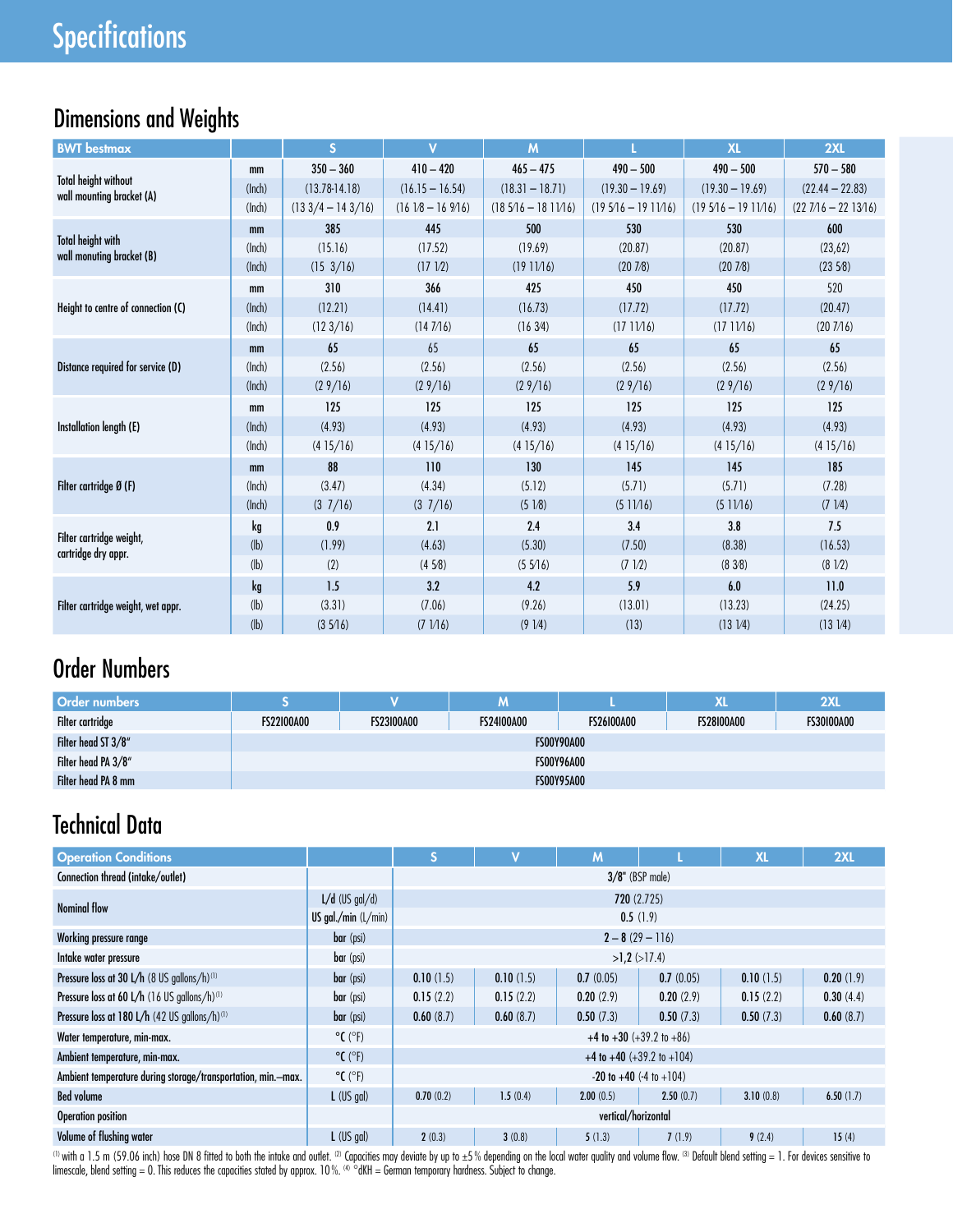

#### Limited Warranty, Liability and Certifications

BWT warrants to the original purchaser/consumer all equipment that it manufactures to be free from defects in material and workmanship for a period of 2 years from the date of purchase. This warranty is subject to exclusions and limitations. For complete warranty policy and statements, please see www.water-and-more.com. BWT does not assume any liability for damages or subsequent/secondary damages arising from:

- **•** Failure to comply with the instructions in this installation and operating manual
- **Improper use**
- **Improper or faulty installation;**
- Improper commissioning, operation, maintenance;
- Use of non-certified, non-approved components
- Not performing the required service and exchange work;
- Unauthorized technical and mechanical changes or conversions

NOTE! We recommend to choose a size of cartridge, where the capacity requires replacement every six months, but no longer than 12 months.

The actual capacity may vary from the given values provided.Capacity is dependent on the overall water quality, flow rate, inlet water pressure and the continuity of the flow rate.

Do not use with water that is microbiologically unsafe or of unknown quality without adequate disinfection before or after the system.

#### Settings and capacities

The following tables show typical capacities and the recommended blending setting depending on the carbonate hardness (not the Total Hardness) of the water. All capacity and blending setting recommendations are given under consideration of the valid regulations and requirements, as well as, our experience in the field of water filtration and technology.

|                | ppm CaCO <sub>3</sub> | Temporary hard-             | <b>Blend</b> |                           | Filter capacity <sup>(2, 3)</sup> in litres (US gallons) |                              |                             |                             |                              |  |
|----------------|-----------------------|-----------------------------|--------------|---------------------------|----------------------------------------------------------|------------------------------|-----------------------------|-----------------------------|------------------------------|--|
|                |                       | ness in <sup>o</sup> dKH(4) |              |                           |                                                          |                              |                             | <b>XL</b>                   | 2XL                          |  |
|                | 125                   | $\leq 7$                    |              | $\geq$ 1425 ( $\geq$ 376) | $\geq$ 3570 ( $\geq$ 943)                                | $\geq 5425$ ( $\geq 1,433$ ) | $\geq$ 7425 ( $\geq$ 1,962) | $\geq$ 9710 ( $\geq$ 2,656) | $\geq$ 17140 ( $\geq$ 4,529) |  |
| ration<br>tion | 142                   |                             |              | 1250(330)                 | 3125(826)                                                | 4750 (1,255)                 | $6500$ (1,717)              | $8500$ $(2,246)$            | $15000$ $(3,963)$            |  |
|                | 178                   |                             |              | 1000 (264)                | 2500 (661)                                               | $3800$ $(1,004)$             | $5200$ $(1,374)$            | $6800$ (1,797)              | 12000 (3,170)                |  |
|                | 214                   | 12 <sup>1</sup>             | $\mathbf 2$  | 745 (197)                 | 1865 (493)                                               | $2835$ $(2,835)$             | 3885 (1,026)                | 5080 (1,342)                | $8965$ $(2,369)$             |  |
|                | 249                   | 14                          |              | 640 (169)                 | 1600 (423)                                               | $2430$ $(2,430)$             | <b>3330</b> (880)           | $4355$ $(1,151)$            | $7685$ $(2,030)$             |  |
|                | 303                   | 17                          |              | 445 (118)                 | 1115(295)                                                | $1695$ (1,695)               | 2320 (613)                  | 3030 (801)                  | $5355$ $(1,415)$             |  |
| ≗≗             | 356                   | 20                          |              | 375(99)                   | 945 (250)                                                | 1440 $(1,440)$               | 1970 (520)                  | 2575<br>(680)               | 4550 (1,203)                 |  |
| 星              | 409                   | 23                          |              | 330(87)                   | 825 (218)                                                | $1250$ (1,250)               | 1715(453)                   | 2240 (592)                  | 3955 (1,046)                 |  |
|                | 445                   | $\geq$ 25                   |              | ≤300 (≤79)                | ≤755 (≤199)                                              | $\leq$ 1150 ( $\leq$ 1,150)  | $\leq$ 1575 ( $\leq$ 416)   | $\leq 2060$ ( $\leq 544$ )  | $\leq 3640 \leq 962$         |  |

|   | ppm CaCO <sub>2</sub> | Temporary hard-1 | <b>Blend</b>   |                           |                                     | Filter capacity <sup><math>(2, 3)</math></sup> in litres (US gallons) |                              |                              |                               |
|---|-----------------------|------------------|----------------|---------------------------|-------------------------------------|-----------------------------------------------------------------------|------------------------------|------------------------------|-------------------------------|
|   |                       | ness in °dKH(4)  |                |                           |                                     |                                                                       |                              | XL                           | 2XL                           |
|   | 125                   | $\leq 7$         | $\overline{3}$ | $\geq$ 1710 ( $\geq$ 462) | $\geq 4285 \leq  \geq 1,131\rangle$ | $\ge 6510$ ( $\ge 1,720$ )                                            | $\geq 8910$ ( $\geq 2,354$ ) | $\geq$ 11655 ( $\geq$ 3,079) | $\geq 20570$ ( $\geq 5,435$ ) |
|   | 142                   |                  | 3              | (396)<br>1500             | 3750 (990)                          | 5700 (1,506)                                                          | $7800$ $(2,061)$             | $10200$ $(2,695)$            | 18000 (4,756)                 |
|   | 178                   | 10               |                | $1200$ $(317)$            | 3000 (793)                          | 4560 (1,205)                                                          | $6240$ $(1,649)$             | $8160$ $(2,156)$             | $14400$ $(3,804)$             |
| ஜ | 214                   | 12 <sup>2</sup>  | 3              | 1000 (264)                | 2500(661)                           | 3800 (1,004)                                                          | 5200 (1,374)                 | $6800$ $(1,797)$             | $12000 \quad (3,170)$         |
|   | 249                   | 14               | 3              | 855 (226)                 | 2140 (565)                          | (860)<br>3255                                                         | 4455 (1,177)                 | 5825 (1,539)                 | $10285$ $(2,717)$             |
|   | 303                   | 17 <sup>2</sup>  | 3              | 705 (186)                 | 1765(466)                           | 2680 (708)                                                            | 3670 (970)                   | 4800 (1,268)                 | 8470 (2,238)                  |
|   | 356                   | 20               | 3              | 600 (159)                 | 1500(396)                           | 2280 (802)                                                            | 3120 (824)                   | 4080 (1,078)                 | 7200 (1,902)                  |
|   | 409                   | 23               |                | $520$ (137)               | $1300 \quad (343)$                  | 1980 (523)                                                            | $2710$ (716)                 | 3545 (937)                   | $6260$ $(1,654)$              |
|   | 445                   | $\geq$ 25        |                | ≤430 (≤114)               | ≤1075 (≤284)                        | ≤1635 (≤432)                                                          | $\leq$ 2235 ( $\leq$ 590)    | ≤2925 (≤773)                 | ≤5160 $(≤1,364)$              |